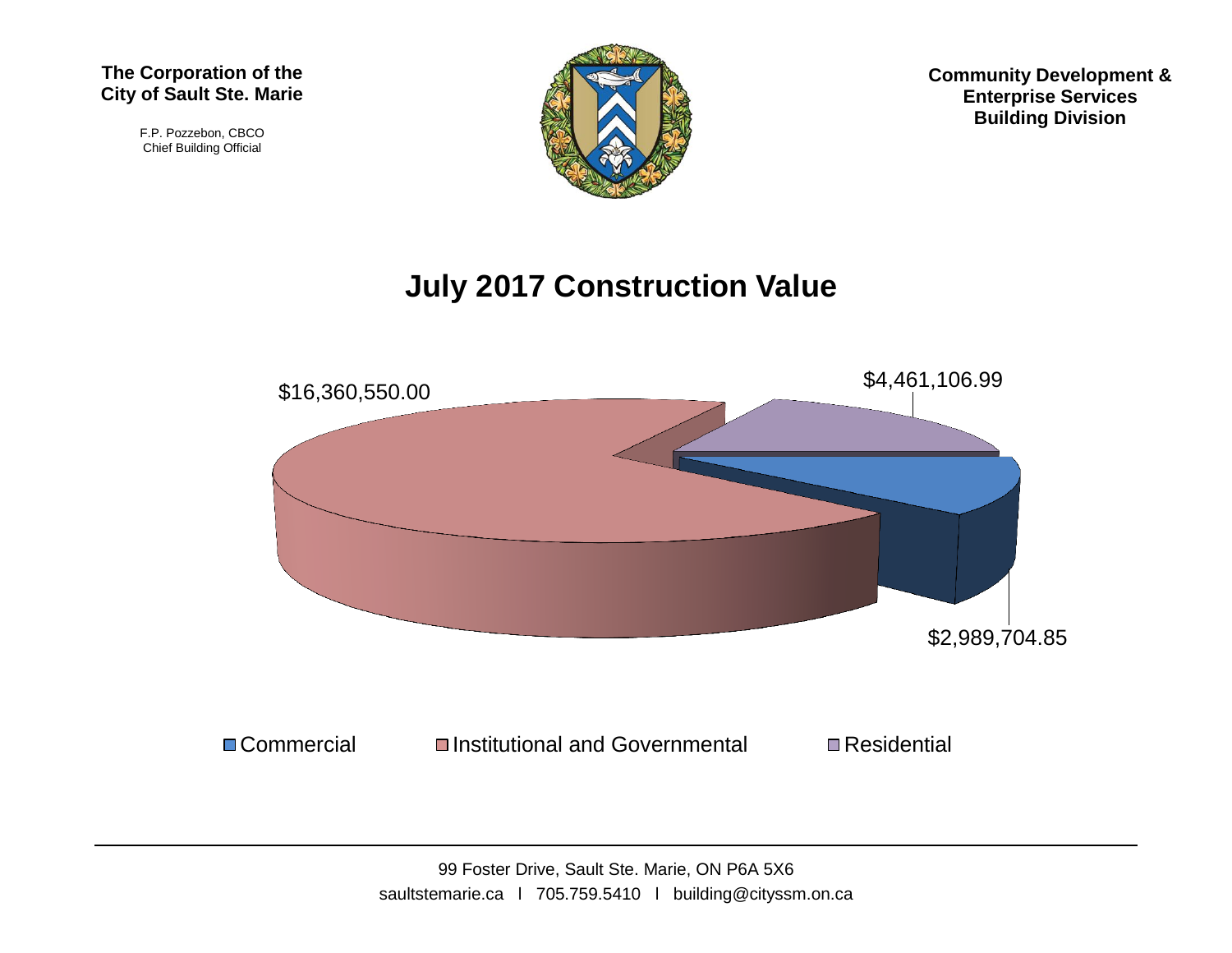$\mathbf{r}$ 

**<sup>0</sup>**



**Community Development and Enterprise Services Building Division**

**Tel: (705) 759-5410Fax: (705) 541-7165**

### **BUILDING PERMITS SUMMARY 2017/07/01 to 2017/07/31**

| <b>Building Type</b>                                        |                                  | <b>New Construction</b>  |                      |                                  | <b>Alterations and Additions</b> |                      | Total                            |                          |                      |
|-------------------------------------------------------------|----------------------------------|--------------------------|----------------------|----------------------------------|----------------------------------|----------------------|----------------------------------|--------------------------|----------------------|
|                                                             | <b>Num</b><br>of<br><b>Units</b> | Num of<br><b>Permits</b> | <b>Value of Work</b> | <b>Num</b><br>of<br><b>Units</b> | Num of<br><b>Permits</b>         | <b>Value of Work</b> | <b>Num</b><br>of<br><b>Units</b> | Num of<br><b>Permits</b> | <b>Value of Work</b> |
| <b>Commercial</b>                                           |                                  |                          |                      |                                  |                                  |                      |                                  |                          |                      |
| Motor vehicle show<br>room (new and used)                   | 0                                | 0                        | \$0.00               | $\pmb{0}$                        | 1                                | \$5,000.00           | $\mathbf 0$                      | $\mathbf 1$              | \$5,000.00           |
| Office building                                             | 0                                | 0                        | \$0.00               | 0                                | 6                                | \$974,704.85         | 0                                | 6                        | \$974,704.85         |
| Restaurant                                                  | $\pmb{0}$                        | $\mathbf 0$              | \$0.00               | $\pmb{0}$                        | $\overline{2}$                   | \$11,500.00          | $\mathbf 0$                      | $\overline{2}$           | \$11,500.00          |
| Retail and wholesale<br>outlets                             | $\mathbf 0$                      | 0                        | \$0.00               | $\mathbf 0$                      | 5                                | \$342,900.00         | 0                                | 5                        | \$342,900.00         |
| Retail complex                                              | $\mathbf 0$                      | 0                        | \$0.00               | 0                                | 3                                | \$1,619,600.00       | 0                                | 3                        | \$1,619,600.00       |
| Theatre and<br>performing art center                        | 0                                | 0                        | \$0.00               | $\mathbf 0$                      | $\overline{2}$                   | \$36,000.00          | 0                                | $\overline{2}$           | \$36,000.00          |
| <b>Total:</b>                                               | $\mathbf 0$                      | $\mathbf 0$              | \$0.00               | $\mathbf 0$                      | 19                               | \$2,989,704.85       | $\mathbf 0$                      | 19                       | \$2,989,704.85       |
| <b>Institutional and Governmental</b><br>Day care, nursing  | $\mathbf{0}$                     | 0                        | \$0.00               | $\mathbf 0$                      | $\mathbf{1}$                     | \$2,450,000.00       | $\mathbf 0$                      | $\mathbf{1}$             | \$2,450,000.00       |
| home, rest home,<br>home for the bl                         |                                  |                          |                      |                                  |                                  |                      |                                  |                          |                      |
| Elementary school,<br>kindergarten                          | $\mathbf 0$                      | 0                        | \$0.00               | $\mathbf 0$                      | 5                                | \$1,826,500.00       | $\pmb{0}$                        | $5\phantom{.0}$          | \$1,826,500.00       |
| Government<br>legislative and<br>administration<br>building | $\mathbf 0$                      | 0                        | \$0.00               | $\mathbf 0$                      | $\mathbf 1$                      | \$32,000.00          | $\mathbf 0$                      | $\mathbf{1}$             | \$32,000.00          |
| Library, museum, art<br>gallery, aquarium,<br>botanical     | $\mathbf 0$                      | 0                        | \$0.00               | $\mathbf 0$                      | 1                                | \$289,050.00         | $\mathbf 0$                      | $\mathbf 1$              | \$289,050.00         |
| Post-secondary<br>institution                               | $\mathbf 0$                      | 0                        | \$0.00               | $\mathbf 0$                      | 1                                | \$11,600,000.00      | $\pmb{0}$                        | $\mathbf{1}$             | \$11,600,000.00      |
| Secondary school,<br>high school, junior<br>high school     | $\mathbf 0$                      | 0                        | \$0.00               | $\mathbf 0$                      | 1                                | \$163,000.00         | $\mathbf 0$                      | $\mathbf{1}$             | \$163,000.00         |
| Total:                                                      | 0                                | $\mathbf{0}$             | \$0.00               | $\mathbf{0}$                     | 10                               | \$16,360,550.00      | $\mathbf{0}$                     | 10                       | \$16,360,550.00      |

 **<sup>0</sup> \$0.00 <sup>0</sup> <sup>10</sup> \$16,360,550.00 <sup>0</sup> <sup>10</sup> \$16,360,550.00** Generated 2017/08/09 at 10:28 AM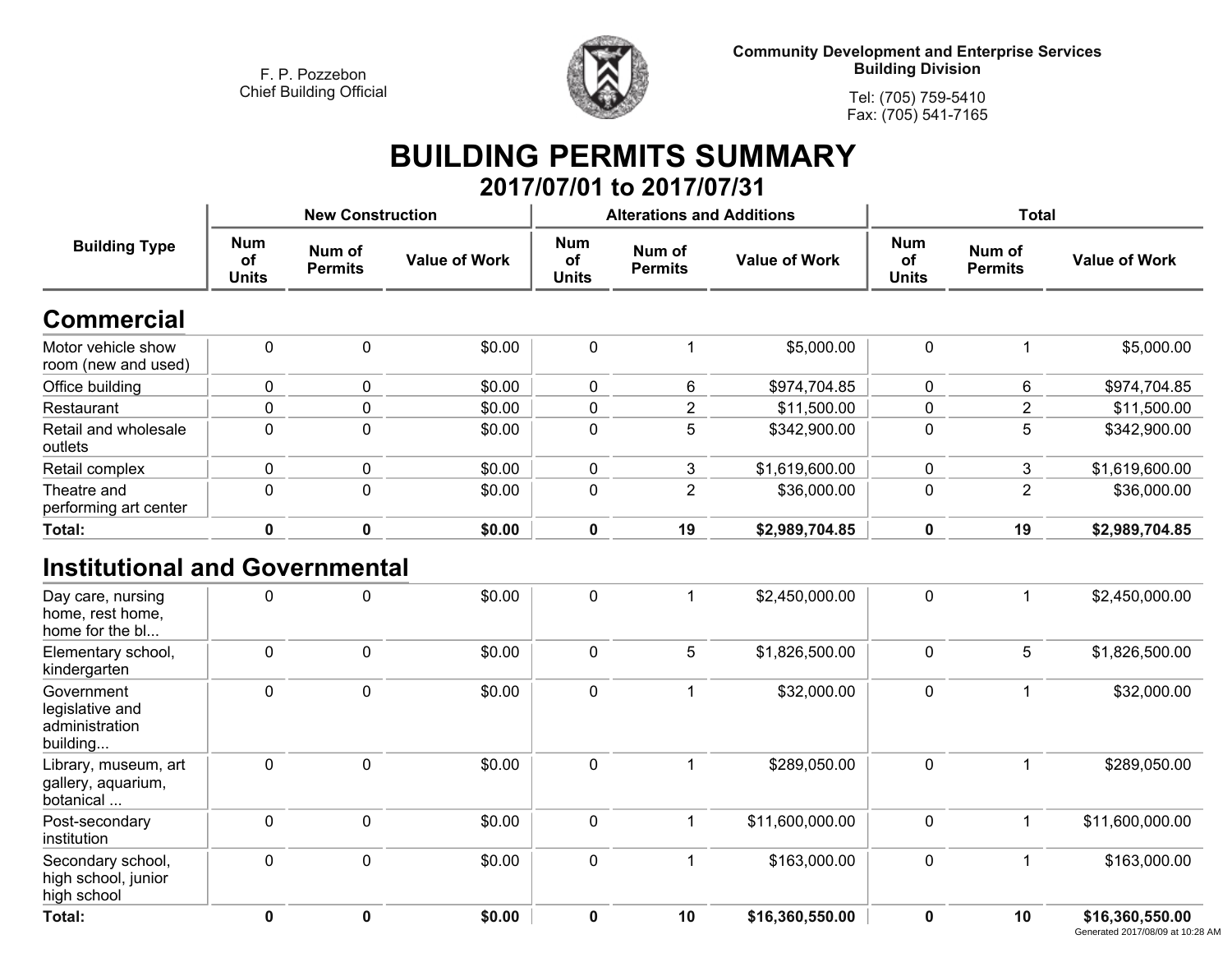#### **ResidentialApartment 0 <sup>0</sup> \$0.00 <sup>0</sup> <sup>7</sup> \$306,981.44 <sup>0</sup> <sup>7</sup> \$306,981.44 Row House <sup>3</sup> <sup>1</sup> \$700,000.00 <sup>0</sup> <sup>0</sup> \$0.00 <sup>3</sup> <sup>1</sup> \$700,000.00 Row House - Condominium <sup>0</sup> <sup>0</sup> \$0.00 <sup>0</sup> <sup>1</sup> \$40,000.00 <sup>0</sup> <sup>1</sup> \$40,000.00 Semi-Detached or Double (side by side), single-att...**Single Hou **0 <sup>0</sup> \$0.00 <sup>0</sup> <sup>1</sup> \$1,482.56 <sup>0</sup> <sup>1</sup> \$1,482.56 House <sup>5</sup> <sup>5</sup> \$1,550,000.00 <sup>1</sup> <sup>158</sup> \$1,862,642.99 <sup>6</sup> <sup>163</sup> \$3,412,642.99 Total: <sup>8</sup> <sup>6</sup> \$2,250,000.00 <sup>1</sup> <sup>167</sup> \$2,211,106.99 <sup>9</sup> <sup>173</sup> \$4,461,106.99 Grand Total: Total: <sup>8</sup> <sup>6</sup> \$2,250,000.00 <sup>1</sup> <sup>196</sup> \$21,561,361.84 <sup>9</sup> <sup>202</sup> \$23,811,361.84**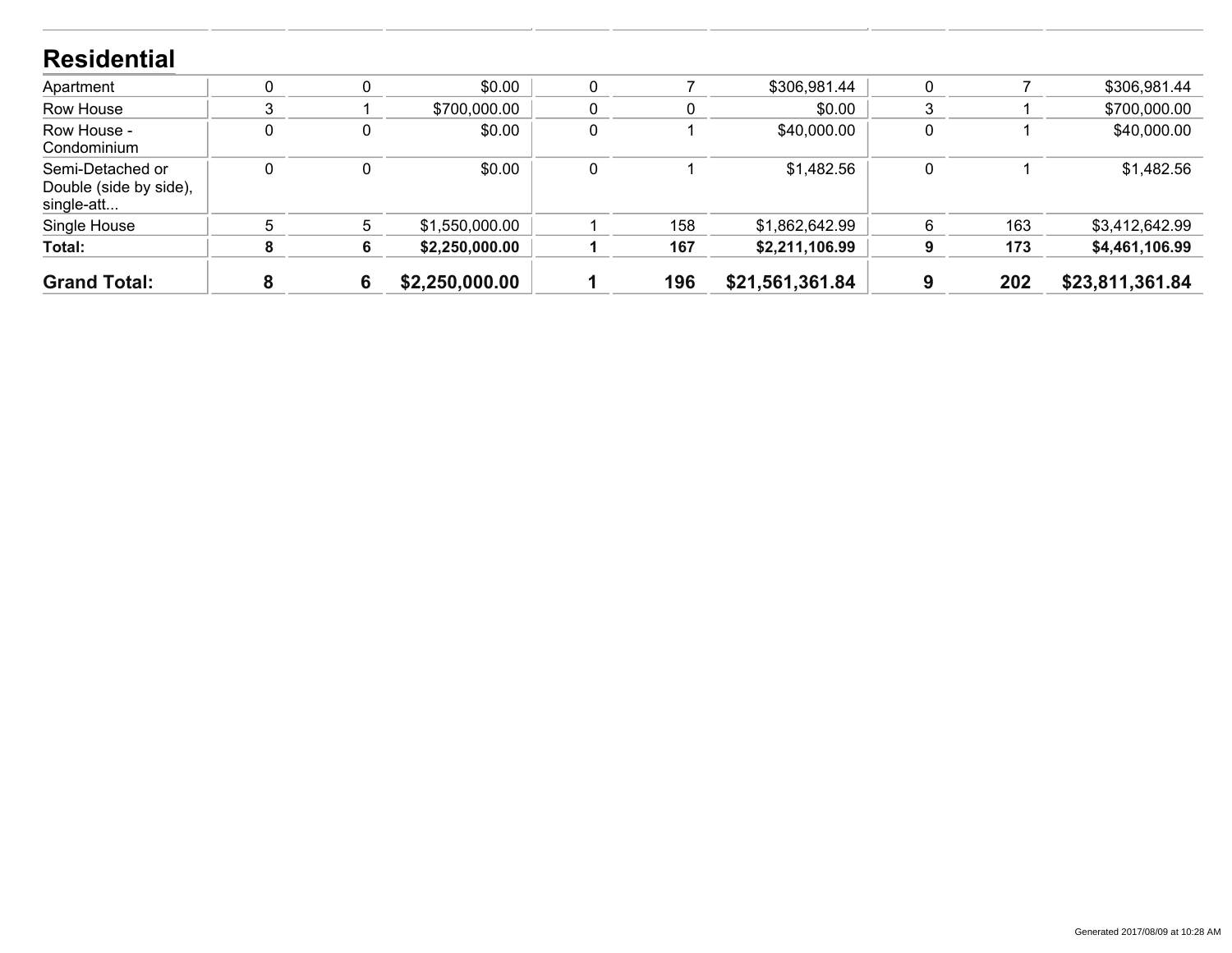

**Community Development and Enterprise Services Building Division**

**Tel: (705) 759-5410Fax: (705) 541-7165**

# **DEMOLITION PERMITS SUMMARY**

|                                                         |                        |                          |                         |                        | 2017/07/01 to 2017/07/31         |                      |                        |                          |                      |
|---------------------------------------------------------|------------------------|--------------------------|-------------------------|------------------------|----------------------------------|----------------------|------------------------|--------------------------|----------------------|
| <b>Building Type</b>                                    |                        | <b>New Construction</b>  |                         |                        | <b>Alterations and Additions</b> |                      | <b>Total</b>           |                          |                      |
|                                                         | Num of<br><b>Units</b> | Num of<br><b>Permits</b> | Value of<br><b>Work</b> | Num of<br><b>Units</b> | Num of<br><b>Permits</b>         | <b>Value of Work</b> | Num of<br><b>Units</b> | Num of<br><b>Permits</b> | <b>Value of Work</b> |
| <b>Commercial</b>                                       |                        |                          |                         |                        |                                  |                      |                        |                          |                      |
| Outdoor recreational<br>building                        | $\mathbf 0$            | $\mathbf 0$              | \$0.00                  | 0                      |                                  | \$50,000.00          | $\mathbf 0$            |                          | \$50,000.00          |
| Service station, repair<br>garage and specialty<br>shop | $\mathbf 0$            | $\mathbf 0$              | \$0.00                  | 0                      |                                  | \$500.00             | $\mathbf 0$            |                          | \$500.00             |
| Total:                                                  | $\mathbf 0$            | 0                        | \$0.00                  | $\mathbf 0$            | $\overline{2}$                   | \$50,500.00          | $\mathbf 0$            | $\mathbf{2}$             | \$50,500.00          |
| <b>Residential</b>                                      |                        |                          |                         |                        |                                  |                      |                        |                          |                      |
| Single House                                            | 0                      | 0                        | \$0.00                  | $-2$                   | 9                                | \$37,750.00          | $-2$                   | 9                        | \$37,750.00          |
| Total:                                                  | $\mathbf 0$            | $\mathbf 0$              | \$0.00                  | $-2$                   | 9                                | \$37,750.00          | $-2$                   | 9                        | \$37,750.00          |
| <b>Grand Total:</b>                                     | 0                      | $\mathbf 0$              | \$0.00                  | $-2$                   | 11                               | \$88,250.00          | $-2$                   | 11                       | \$88,250.00          |